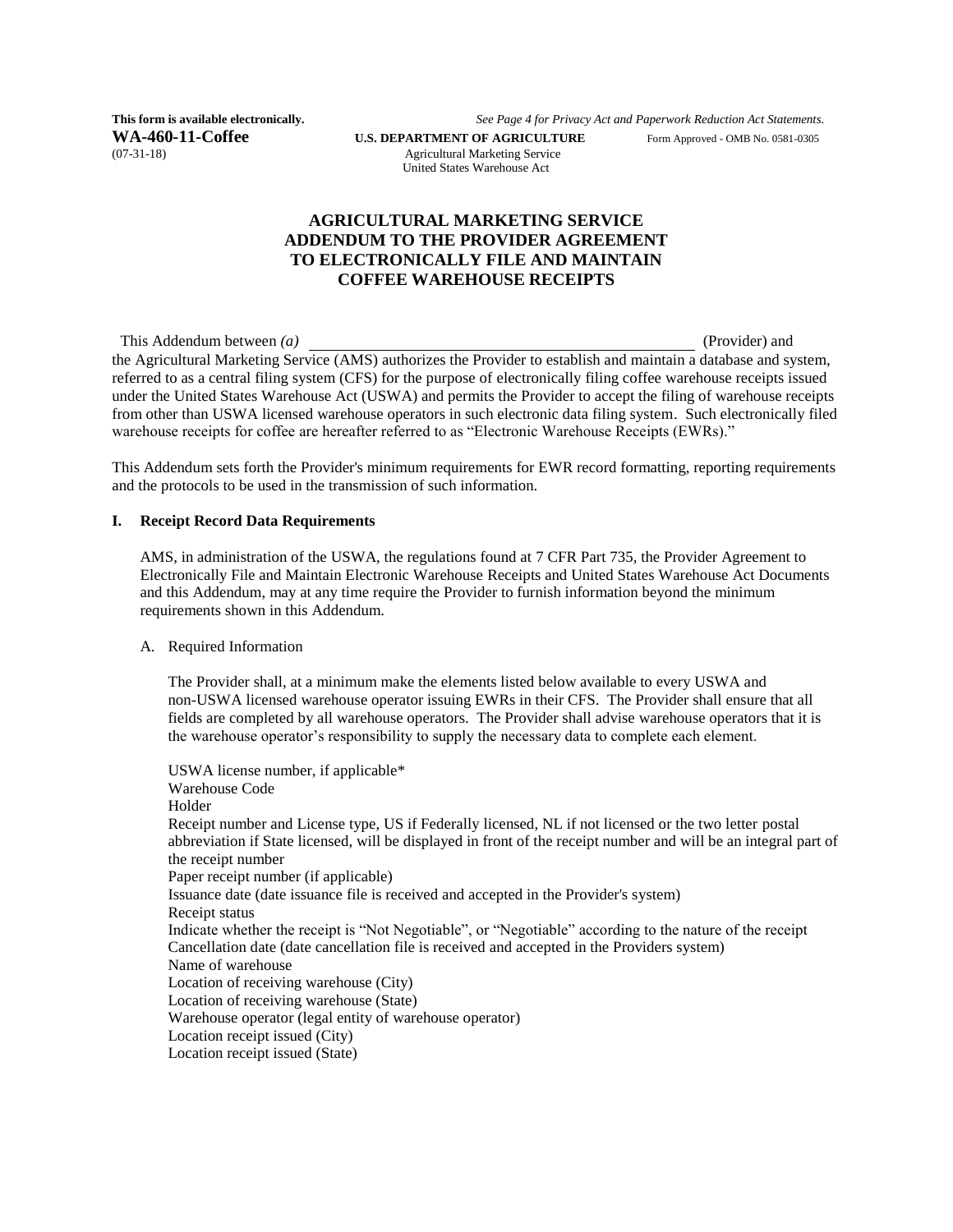#### **WA-460-Coffee** (07-31-18) Page 2 of 5

Quantity (number of units) Quantity units (type of units - Metric Tons, Long Tons, Pounds, Kilograms, 70kg Bags, 69kg Bags, 75kg Bags, 46kg Bags) Packaging Type (Bags, Bulk, Super-Sacks, Cartons) Product (general product description - Green Coffee, Decaffeinated Coffee, Soluble Coffee, Semi Roast Coffee, Roasted Coffee) Lot identification number Origin Name of person authorized to sign warehouse receipt Terms and conditions (Refer to Section for USWA licensed warehouse operators and Section for State or non-licensed warehouse operators for terms and conditions that apply to each EWR that must be furnished by the warehouse operators issuing the EWRs). Indicate " Not graded on request of the depositor", "Grade determined by NYBOT licensed grader", "Grade determined by State licensed grader" or "Grade determined by non licensed grader" (or, a toggle for any other statement applicable to the coffee industry).

\* Enter Federal, State or NYBOT license number, if not licensed, zero fill field

B. Converting Electronic to Paper

When converting from an electronic to a paper warehouse receipt, the Provider shall advise the warehouse operator to print on the face of the paper warehouse receipt the EWR number.

#### **II. Transmission of Data**

Upon request by AMS all transmissions of data shall be secured and transmitted via telecommunications hardware and software according to the requirements as agreed to by AMS and the Provider.

#### **III. Terms and Conditions For USWA Licensed Warehouse Operators**

The following information must be recorded on all EWR's.

The statements:

Incorporated or Unincorporated and if incorporated, under what laws.

Insured, to what extent, by the warehouse operator against loss by fire, lightning and other risks.

Weight was determined by a weigher licensed under the USWA.

The grade or other class stated in this receipt is in accordance with the Standards

. If the grade is that for which no official coffee standards of the United States are in effect, the grade or other class shall be stated in accordance with the standards, if any, adopted by the local board of trade, chamber of commerce, or by the coffee trade generally in the locality in which the warehouse is located, subject to the authorization of the AMS, or in the absence of these standards, in accordance with any standards authorized for the purpose by the AMS.

In the event the relationship existing between the warehouse operator and any depositor is not that of strictly disinterested custodianship, a statement setting forth the actual relationship.

Upon the surrender of this receipt and the payment of all liens due the warehouse operator, said coffee will be delivered to the order of the holder as defined in 7 CFR Part 735.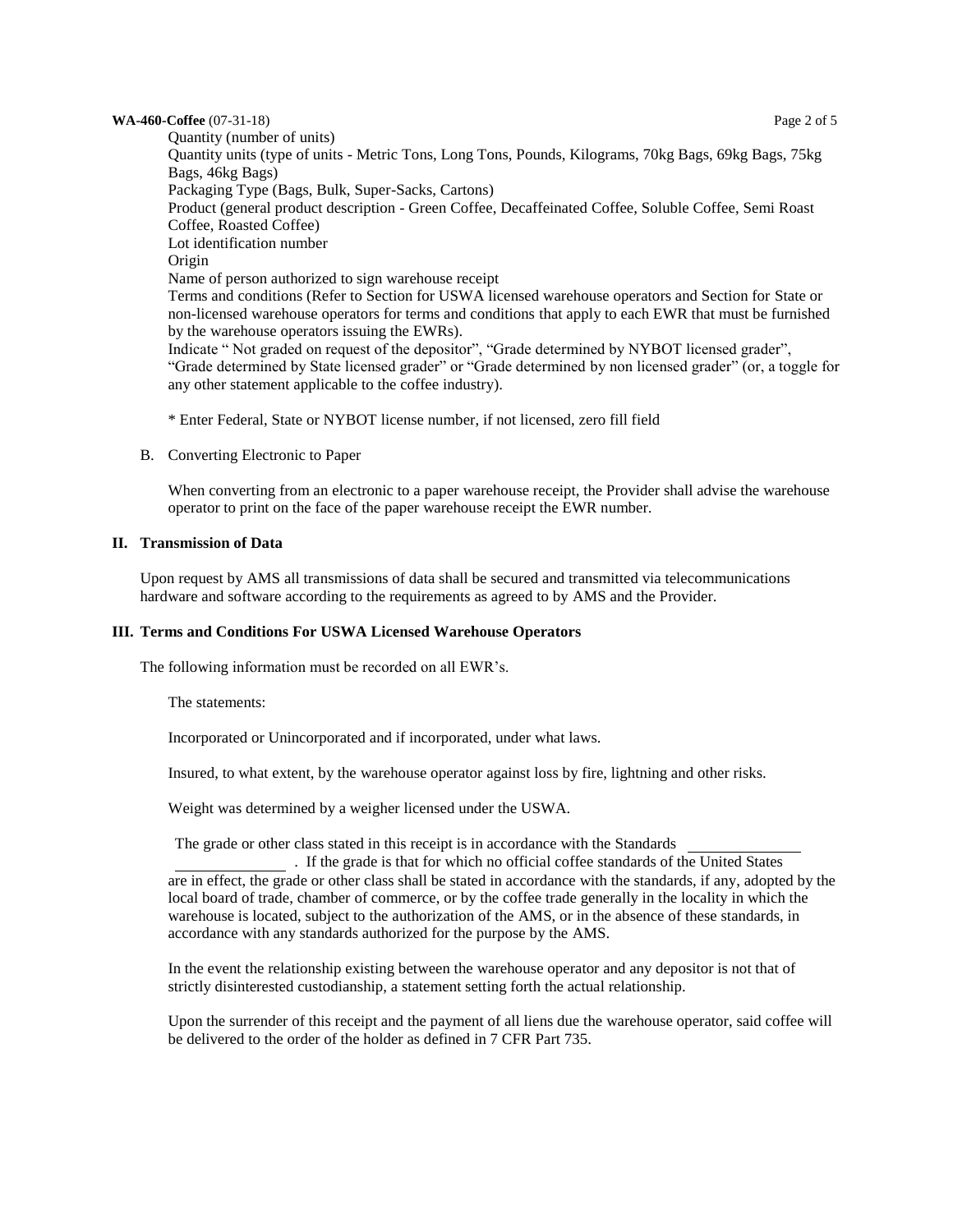#### **IV. Terms and Conditions For State or Non-Licensed Warehouse Operators**

The following information must be recorded on all EWR's.

The statements:

Incorporated or Unincorporated and if incorporated, under what laws.

Insured, to what extent, by the warehouse operator against loss by fire, lightning and other risks.

The authority, that the warehouse operator issues warehouse receipts under, State for State licensed warehouses or Uniform Commercial Code for non-licensed warehouses.

The amount of bond or financial assurance backing the receipt.

Weight was determined by a weigher licensed or approved under what laws or authority or "Not weighed on request of depositor."

If grade indicator reflects grade determined by a State or NYBOT licensed grader, state Grade was determined by a grader licensed or approved under what laws or authority.

Grade was determined according to what standards.

The lien claimed by the warehouse operator for storage and other services.

In the event the relationship existing between the warehouse operator and any depositor is not that of strictly disinterested custodianship, a statement setting forth the actual relationship.

Upon the surrender of this receipt and the payment of all liens due the warehouse operator, said coffee will be delivered to the order of the holder as defined in 7 CFR Part 735.

#### **V. Disputes**

All disputes arising under any transaction within this Addendum shall be determined by the application of the laws of New York State except that the laws of New York relating to the legal doctrines of the choice of law and determination of venue shall not be applicable.

#### **VI. Contact**

Chief, License and Storage Contract Branch Warehouse and Commodity Management Division P. O. Box 419205 - Stop 9148 Kansas City, MO 64141-6205 Phone: 816-926-6474 Fax: 844-930-0174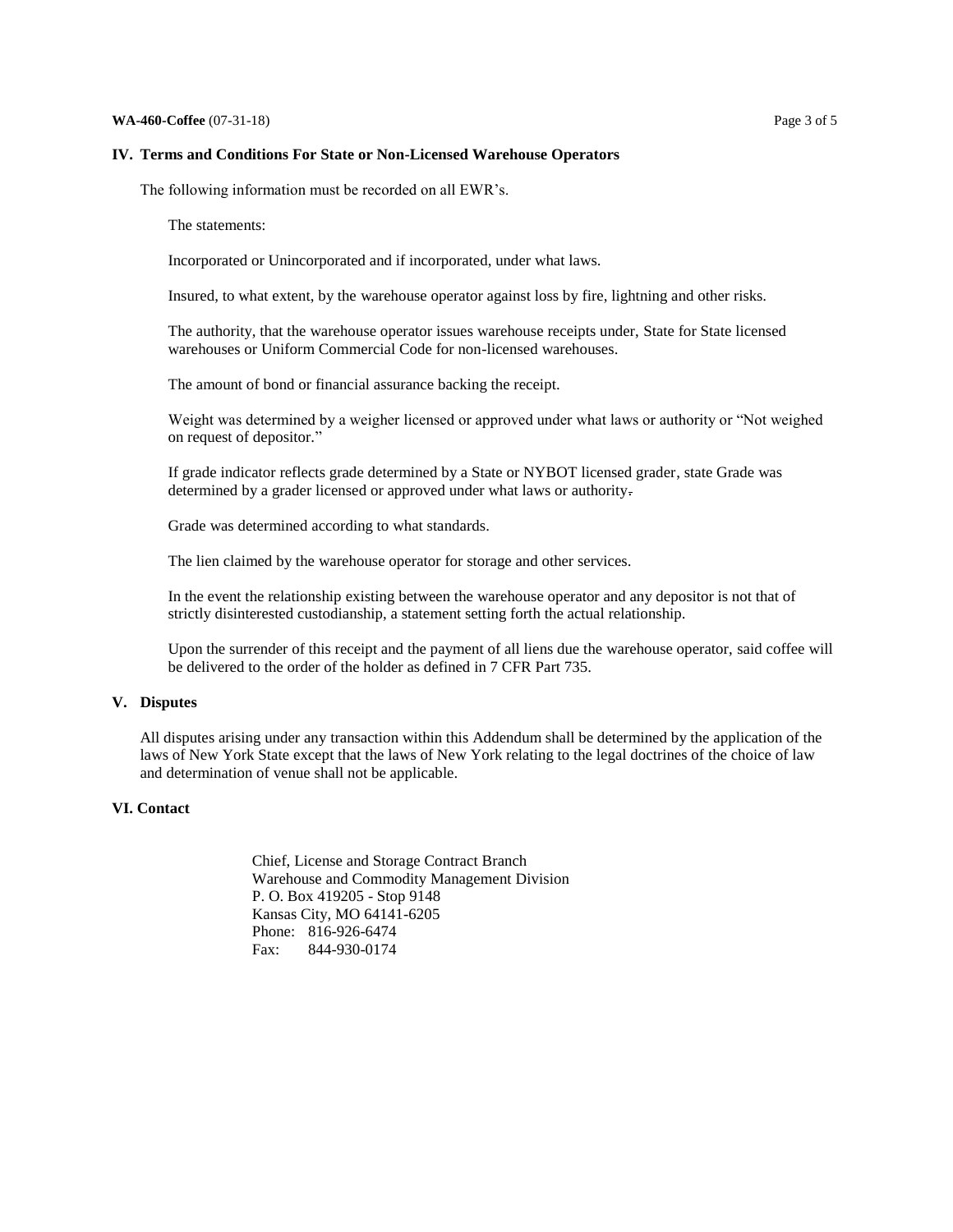*(a)* Name of Provider

*(b)* Signature of Provider

*(c)* Title of Provider

*(d)* Date

*(e)* Signature of Administrator of the Agricultural Marketing Service

*(f)* Date

**NOTE:** *The following statement is made in accordance with the Privacy Act of 1974 (5 U.S.C. 552a - as amended). The authority for requesting the information identified on this form is 7 CFR Part 735, the United States Warehouse Act (Pub. L. 106-472), and the Commodity Credit Corporation Charter Act (15 U.S.C. 714 et seq.). The information will be used to establish and maintain a*  database and central filing system for electronically filing coffee warehouse receipts and electronic documents issued under the *United States Warehouse Act. The information collected on this form may be disclosed to other Federal, State, Local government agencies, Tribal agencies, and nongovernmental entities that have been authorized access to the information by statute or regulation and/or as described in applicable Routine Uses identified in the System of Records Notice for USDA/FSA-2, Farm Records File (Automated) and USDA/FSA-3, Consultants File. Providing the requested information is voluntary. However, failure*  to furnish the requested information will result in a determination of ineligibility to obtain new licensing or retain existing licensing *under the United States Warehouse Act. According to the Paperwork Reduction Act of 1995, an agency may not conduct or sponsor, and a person is not required to respond to, a collection of information unless it displays an OMB control number. The valid OMB control number of this information collection is 0581-0305. The time required to complete this information collection is estimated to average 30 minutes per response, including the time for reviewing instructions, searching existing data sources, gathering and maintaining the data needed, and completing and reviewing the collection of information.* 

The provisions of appropriate criminal and civil fraud, privacy, and other statutes may be applicable to the information provided. *RETURN THIS COMPLETED FORM TO THE WAREHOUSE AND COMMODITY MANAGEMENT DIVISION, STOP 9148, P.O. BOX 419205, KANSAS CITY, MO 64141-6205.*

In accordance with Federal civil rights law and U.S. Department of Agriculture (USDA) civil rights regulations and policies, the USDA, its Agencies, offices, and employees, and *institutions participating in or administering USDA programs are prohibited from discriminating based on race, color, national origin, religion, sex, gender identity (including*  gender expression), sexual orientation, disability, age, marital status, family/parental status, income derived from a public assistance program, political beliefs, or reprisal or<br>retaliation for prior civil rights activit *vary by program or incident.* 

Persons with disabilities who require alternative means of communication for program information (e.g., Braille, large print, audiotape, American Sign Language, etc.) should<br>contact the responsible Agency or USDA's TARGET *Additionally, program information may be made available in languages other than English.* 

*To file a program discrimination complaint, complete the USDA Program Discrimination Complaint Form, AD-3027, found online at* 

<u>[http://www.ascr.usda.gov/complaint\\_filing\\_cust.html](http://www.ascr.usda.gov/complaint_filing_cust.html)</u> and at any USDA office or write a letter addressed to USDA and provide in the letter all of the information requested in the<br>form. To request a copy of the complaint fo *an equal opportunity provider, employer, and lender.*